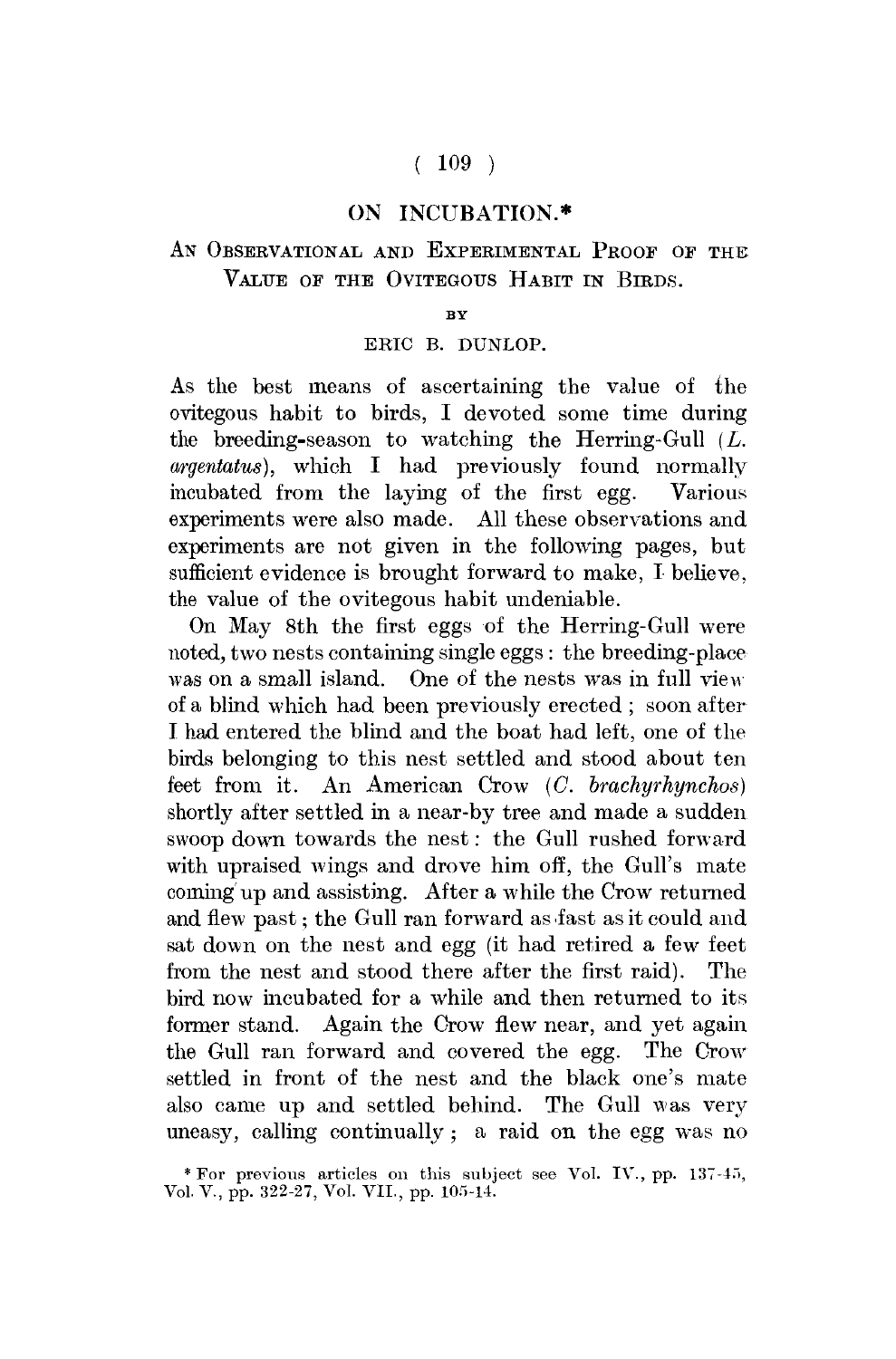doubt intended, but the sitting Gull's mate rushed at one of the Crows with upraised wings and put him to instant flight: the other Crow was also driven off. The Gull continued to incubate the egg for most of the afternoon, though the bird left the nest for a short time now and again and sat near. This nest eventually held three eggs.

On another island where a blind had been erected, some time was spent on May 14th watching the birds belonging to two nests. The first nest held two eggs. The Gull stood near it for some time after the boat left, two Crows then came along: the bird at once covered the eggs. It sat some time and then went off, returning again shortly after.

The second nest held one egg (eventually both these nests held three). One of the Gulls, after standing near for some time after the boat left, covered the egg : it left it for a minute or so, more than once, but soon returned. Some time later the other bird came to the nest and covered it for a few seconds. It then went off, and the bird which had previously been incubating mounted it and coition ensued: therefore it is evident that the male was taking a share in incubation during the laying period. After a few moments a Crow flew over once or twice: the male called uneasily and then went to the nest and incubated. Later, the female went on to the nest and remained until a disturbance among the Gulls put her and her mate off in flight.

On May 16th these nests were again kept under observation. At the first nest one of the Gulls soon commenced to incubate after quiet had been restored ; after a while its mate came and uttered the " challenge" call: the sitting bird at once left and the other walked on and incubated. The nest now held three eggs. Later the bird left the nest for a short time; a Crow settled near: both Gulls at once flew up to the nest and one of them soon went on. The Crow walked nearer to the nest, when the non-incubating bird at once flew towards it and drove it off. It was frequently noted that when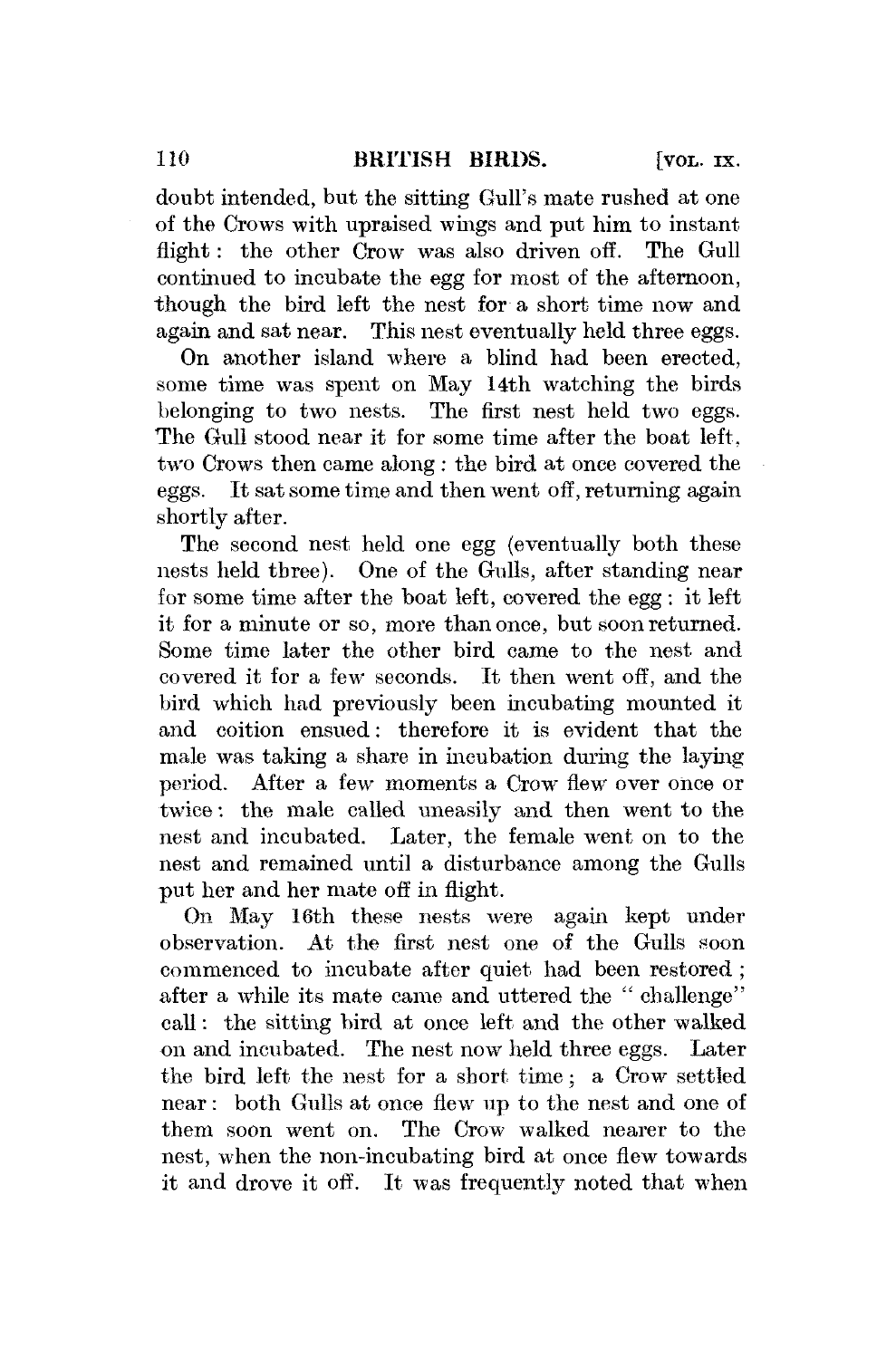a nest was threatened by Crows, the non-sitting bird always hastened to the assistance of the incubating bird.

At the second nest, after one of the Gulls had settled near it, it stood there for a time. On a Crow flying past, the Gull ran towards its nest and almost at once settled down on it. It left it again, but a Crow flying over caused it to run on again. The Gull called in an agitated manner whilst the Crow was about. After one and a half hours the other Gull took up incubation. This bird remained on for the last hour and a half that I was in the blind. The non-sitting bird in each instance stood near at hand.

When I entered the blind at 2 p.m. the nest held two eggs: when I left at 5 p.m. it contained three. At about 4.30 I noticed the sitting bird was very restless, and I have no doubt that it was the second bird that went on that laid the egg.

With regard to the part taken by the male in incubation in the case of ovitegous birds, undue emphasis should not be laid on the point, for in the case of various ovinudous Limicoline birds the male shares the duties with the female.

That the Crows frequently did succeed in purloining Gulls' eggs was a matter of common observation, the shells of sucked Gulls' eggs being found on various occasions under trees frequented by Crows. Selection was evidently close, any carelessness on the part of Gulls being promptly penalised by the loss of eggs.

To determine just how close this selection was, I moved several nests of the Herring-Gull from their original sites and placed them in natural situations some little distance away ; as birds return to the site of their nest and not to the nest as such, the eggs were deprived of the protection of the adults. I found that as soon as a Crow came near the unprotected nest, it was detected and the eggs immediately sucked.

It is not unusual for the Herring-Gull to construct an extra nest near the one containing the eggs. Such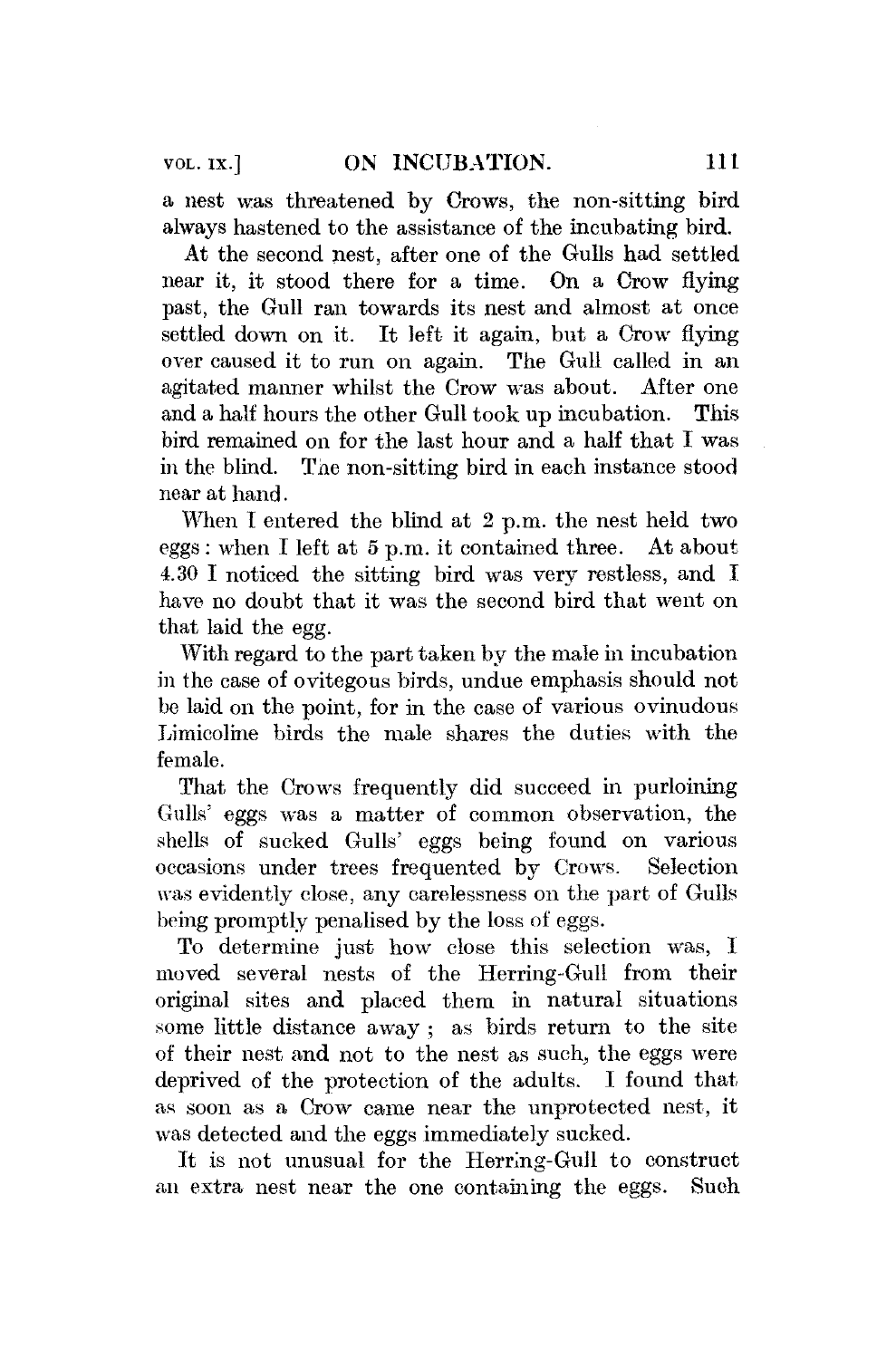an unoccupied nest was situated near the blind: it had probably been constructed by a pair which had eggs in a nest about four yards further away. This was certainly strongly suggested by the behaviour of one of the Gulls belonging to this nest. Into this unoccupied nest I put a clutch of three Gulls' eggs. As soon as quietness had been established, one of the Gulls came from the near-by nest to these eggs and touched them with its beak without doing them any harm. A Crow then flew down towards these eggs, but was driven off by the Gull that had come up to the nest, assisted by another which had a nest in the vicinity. The Crow, undiscouraged, tried again, but was driven off by the Gull that came first to the nest, and which had evidently taken the eggs under its protection. In a short space of time the Crow made two more attempts to gain the nest, edging gradually towards it, though apparently thinking of anything but the nest, the sly thief. At the second attempt the Crow with a quick thrust evidently pierced one of the eggs before he was driven off and pursued several yards by the Gull. The Gull on returning philosophically devoured the damaged egg itself !

Another Crow having arrived (probably the mate of the first), both made repeated attempts to reach the nest, but the Gull chased them off : most of the time it stood on guard about a yard from the nest, once standing on it for a short time.

Whenever a Crow ventured near, the Gull chased it off with upraised wings. However, whilst the Gull was chasing one Crow the other reached the nest and was there some seconds, helping himself to an egg; the Gull on its return drove the Crow off and ate the remains of the egg itself. For the rest of the afternoon the Gull was successful in its endeavours to guard the remaining egg, though the Crow made repeated attempts to reach it.

This shows clearly that the Gulls cannot protect their eggs by simply guarding them. The first Crow to reach the nest was only there an instant, but it pierced an egg.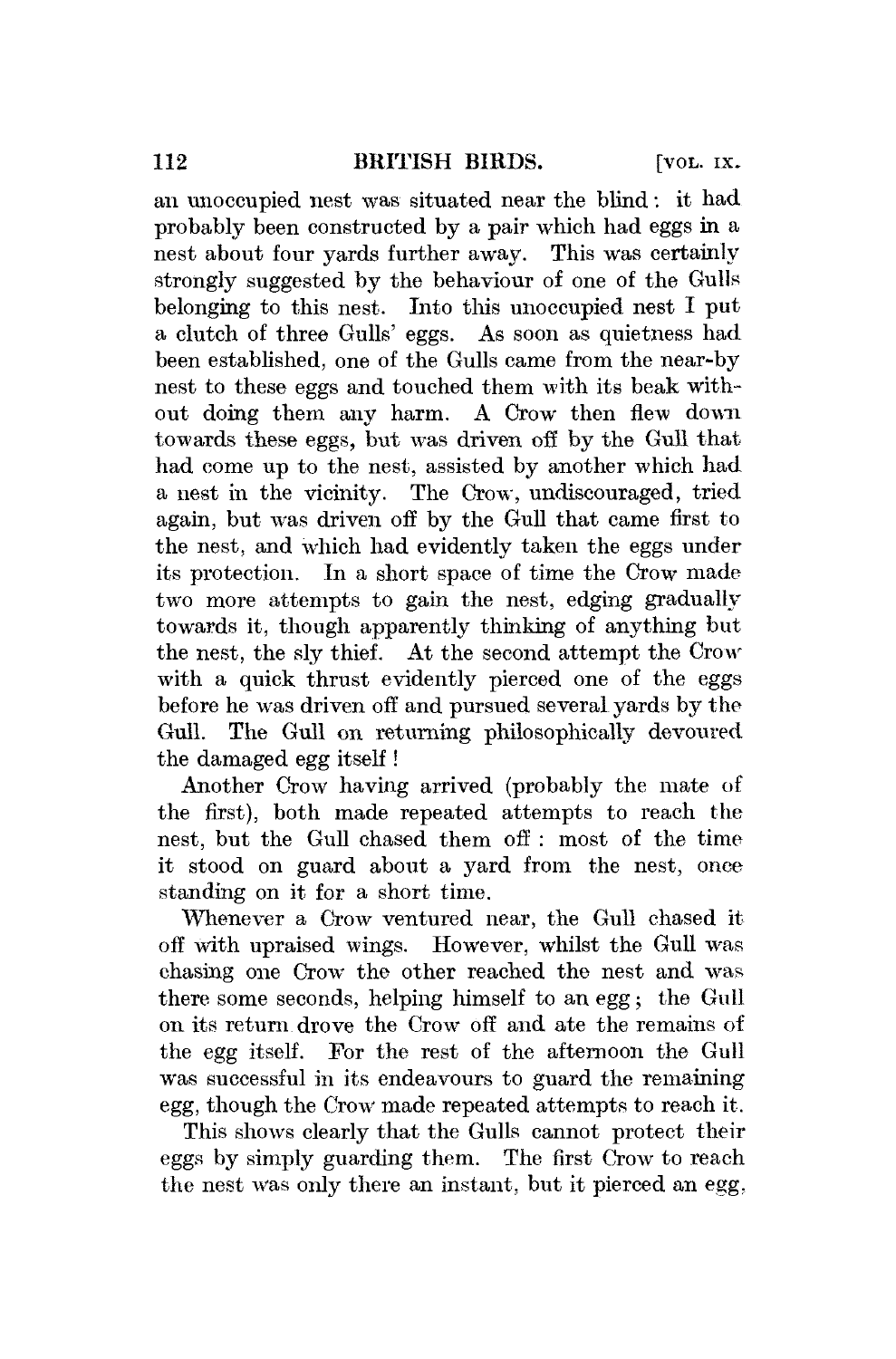though the Gull was certainly doing all it could to guard them. It is the actual covering of the eggs by the bird sitting on them that saves them, for with birds it is undoubtedly largely a matter of " out of sight, out of mind." This is clearly shown by the success achieved by the method of protecting eggs by covering them with down or vegetation, as Ducks and other species do. How effective the covering of eggs is was accidentally shown in the case of one of the Gulls' nests moved from its original site. It was soon found and one egg devoured. In the process the contents of the first egg was smeared over the other, and pieces of the vegetation forming the nest adhered to it. This egg was left untouched, though the egg-sucker had it under its eye while devouring the first, the accidental covering through vegetation adhering to the egg having saved it. The egg was not beneath the nest material, the leaves, etc., were merely sticking to its surface.

# THE COVERING OF EGGS CONSIDERED IN RELATION TO THE OVITEGOUS HABIT.

Ducks, Geese, the Partridge, and some other species which lay conspicuous eggs, preserve them by covering them with down or pieces of vegetation. This habit may be briefly considered in relation to the significance of birds incubating from the laying of the first egg.

The case of the Canada Goose *(B. canadensis)* and White Pelican *(P. erythrorhynchos)* may be taken as an example. These birds lay white eggs of approximately the same size. The Goose makes its nest in solitude, sometimes hidden in the bush, but also frequently on the exposed shores of islands, and protects its eggs by covering them with down. If the birds did not cover the eggs, in all probability few eggs would be left to hatch, for the Crows take toll of the nests of this species as it is, probably finding them when the Geese are off feeding after incubation has commenced, for under these circumstances the eggs are not always covered.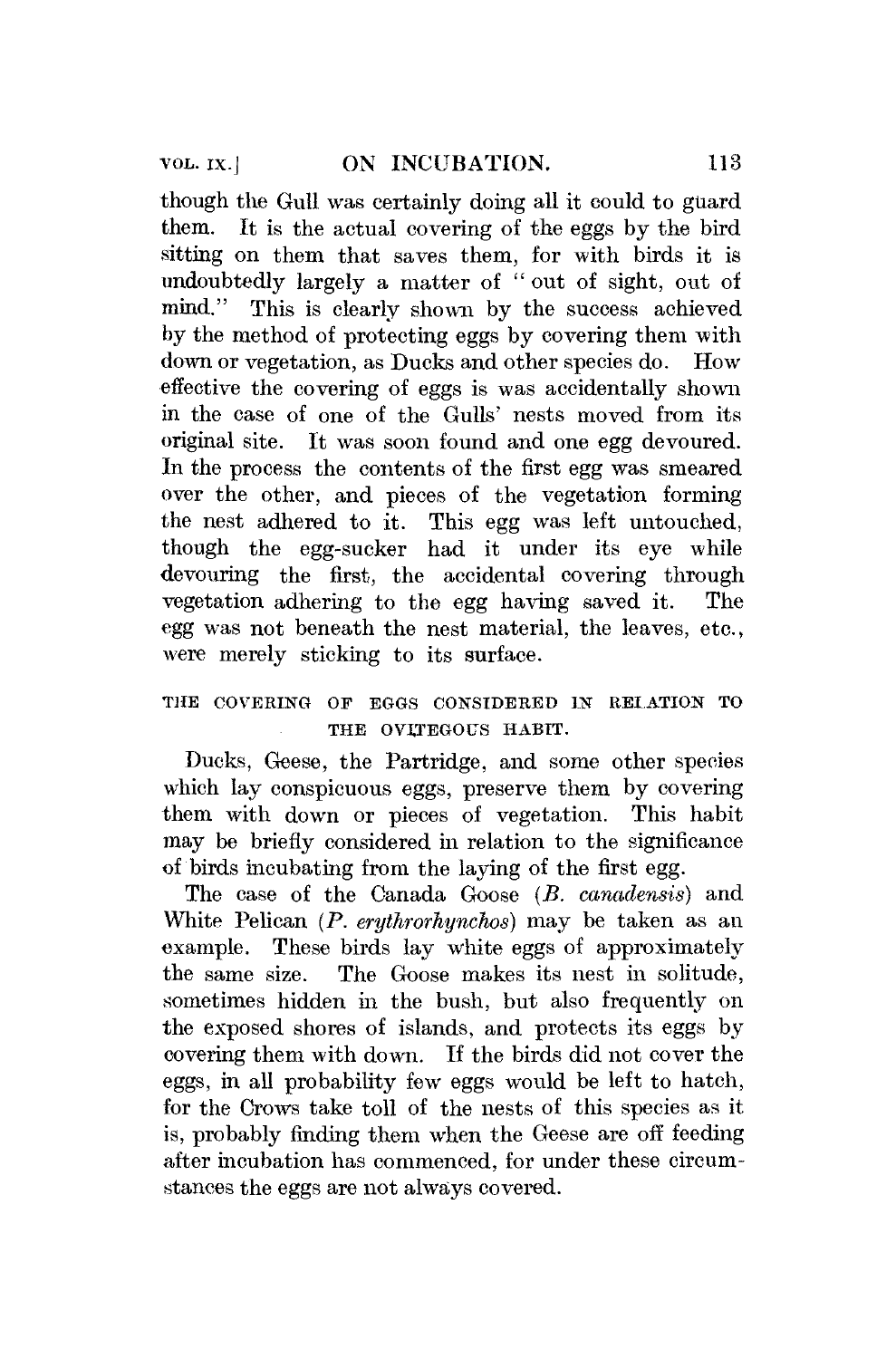The Pelican, on the other hand, is a most conspicuous bird, much more so than the Canada Goose. It lays in exposed situations and in close colonies, the nests frequently touching each other. Everything tends to place its eggs in greater danger than those of the Canada Goose. It does not cover its eggs with vegetation or down in order to protect them. Instead, I have found that the birds incubate from the laying of the first egg. That this is a purely protective habit is, I submit, beyond doubt.

On the same lines as the Canada Goose and Pelican, compare the Black-crowned Mght-Heron *(Nycticorax n. nycticorax),* which nests in colonies and sometimes on the ground, and the Double-crested Cormorant *(Ph. cmritus),*  which also nests on the ground (both of which in my experience incubate from the laying of the first egg), with Ducks, the coloration of the eggs does not differ greatly.

Or compare the Red Grouse *(Lagopus I. scotieus),*  which frequently covers its eggs, with the Merlin *(Falco c. msakm),* which incubates from the laying of the first egg-

A point worthy of mention is that the White Pelican, Double-crested Cormorant and Black-crowned Mght-Heron void the *faces* from the nest, the "whitewash" rendering its location still more conspicuous. This habit is not uncommon, though by no means general, among ovitegous birds, for they do not depend upon concealment for the safety of their eggs. Among ovinudous birds, which depend for protection upon the concealment of their eggs, I know of none which has this habit.

### THE LACK OF DISCRIMINATION IN FEEDING YOUNG OF VARYING AGE.

In Vol. VII., pp. 105-14, I endeavoured to show that the great mortality amongst the young of certain species was directly attributable to the difference in age and size of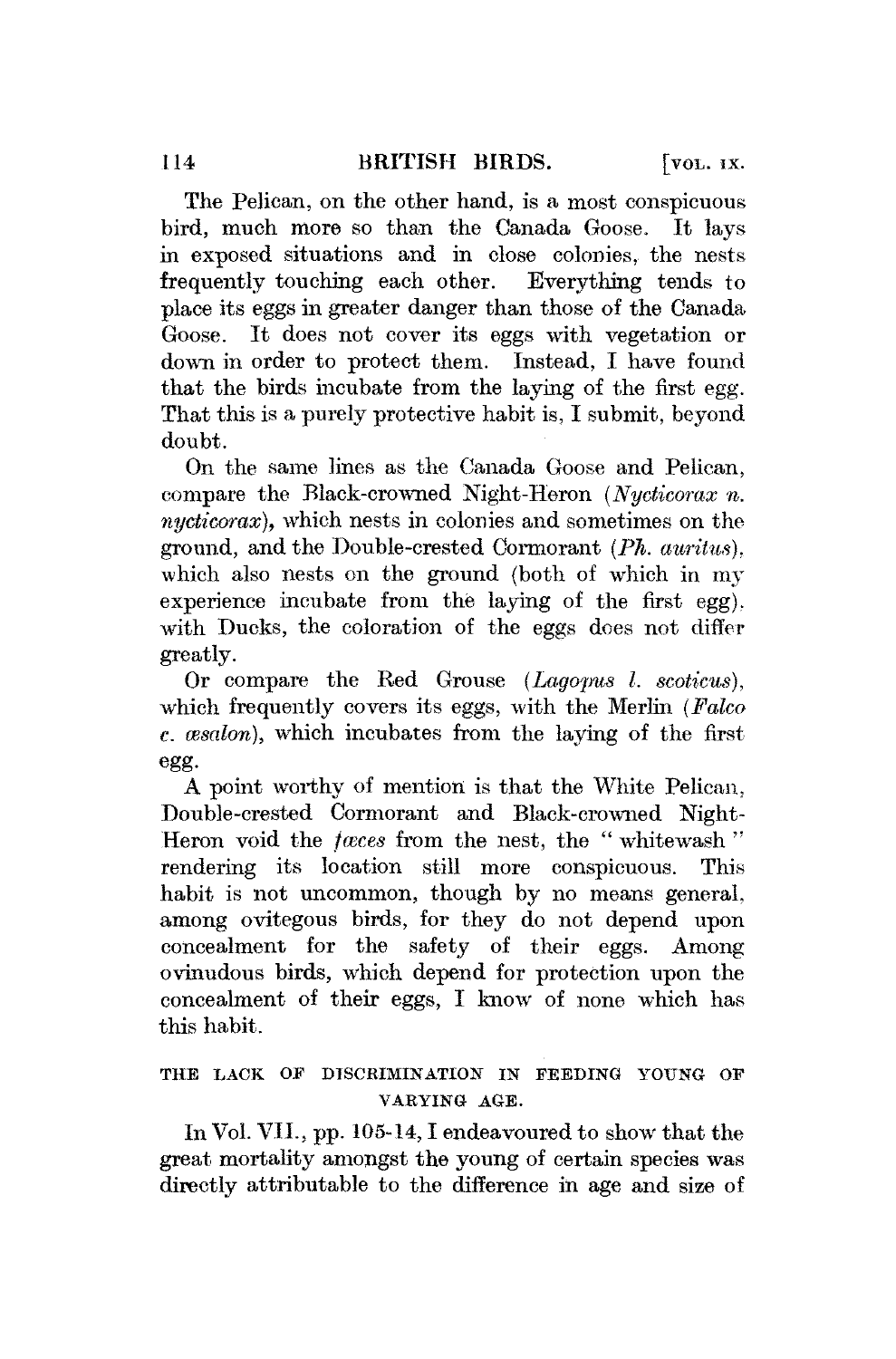the young consequent on the ovitegous habit. I had then no observations bearing on the behaviour of the adults to the young in such eases. Whilst photographing the White Pelican, however, I was able to obtain some interesting data on the point. One such observation is as follows.

Some adult Pelicans were preening and washing on a point about a hundred yards away from the blind: one of these swam across to the shore near the blind and landed; the place of landing was evidently regarded by a Herring-Gull as its domain (it had young there), for it called loudly and made a rush towards the Pelican. The big bird snapped its beak and stood still. The Gull then took wing and flew over backwards and forwards, swooping at the Pelican each time it passed, the Pelican ducking. Several other Gulls joined in. Finally the Pelican, growing weary of his tormentors, made a rush, half flying and half running towards a herd of young Pelicans which were grouped near the blind. These young were evidently its objective from the first. As soon as the old bird began to approach, but an appreciable time before it reached the herd, two young birds started fighting together. They continued hard at it after the adult arrived, peeking at each other's beaks, etc., the old one standing quietly by and making no attempt to interfere. Finally the larger one (there was considerable disparity in size) beat the smaller off, and came back to their parent, which both young had obviously recognized at some little distance, and was at once fed. Almost immediately, however, the smaller followed and pecked viciously at the larger, whose head was now far down the parent's throat (this is the usual manner of feeding the young in this species) and in the circumstances incapable of retaliation. It then laid down by the feeding bird and also tried to get its beak down the parent's throat (at the same time that the larger one was feeding) with no success. When the larger had finished feeding, the smaller attacked it and then made determined efforts to get its.